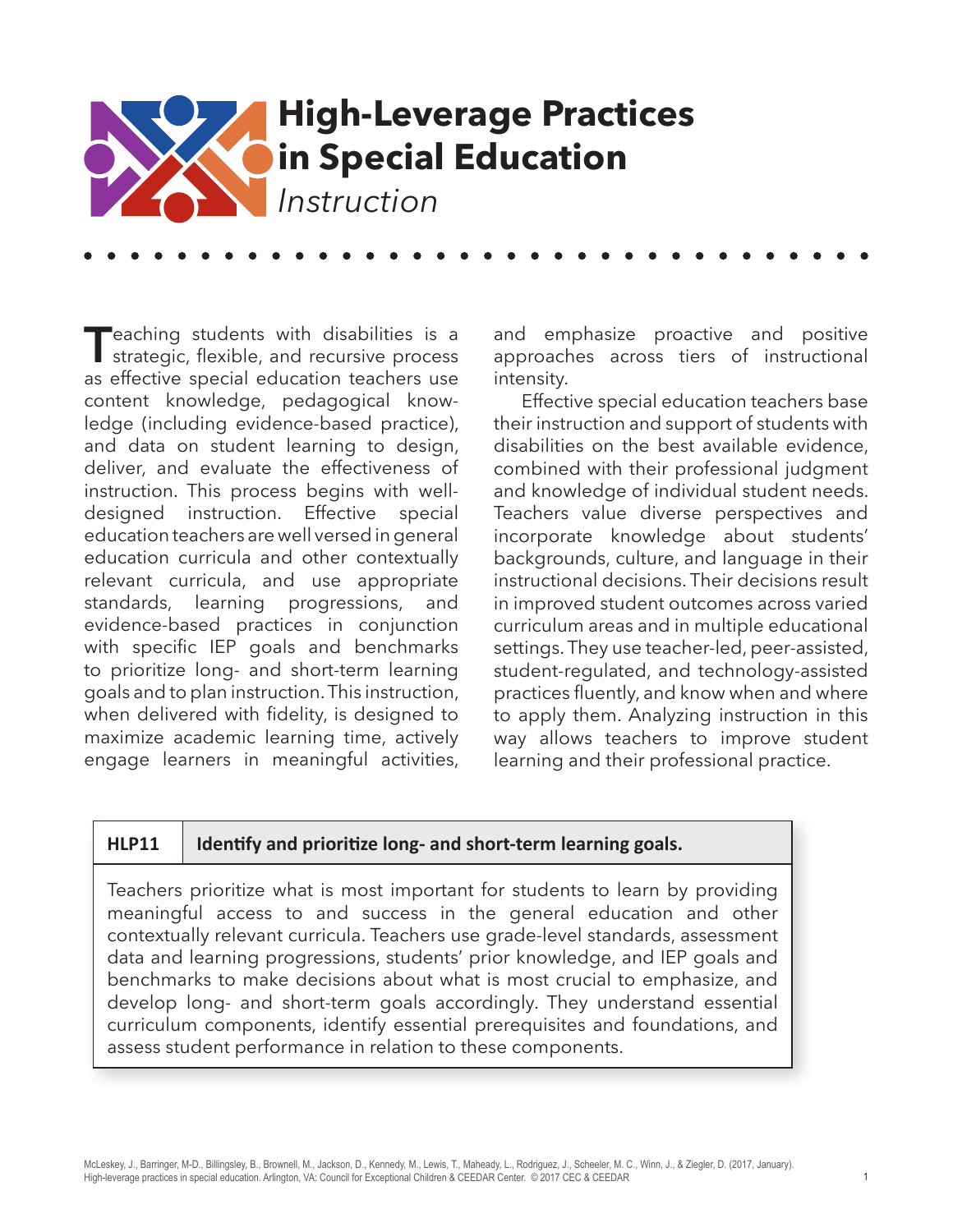

## **HLP12 Systematically design instruction toward a specific learning goal.**

Teachers help students to develop important concepts and skills that provide the foundation for more complex learning. Teachers sequence lessons that build on each other and make connections explicit, in both planning and delivery. They activate students' prior knowledge and show how each lesson "fits" with previous ones. Planning involves careful consideration of learning goals, what is involved in reaching the goals, and allocating time accordingly. Ongoing changes (e.g., pacing, examples) occur throughout the sequence based on student performance.

### **HLP13 Adapt curriculum tasks and materials for specific learning goals.**

Teachers assess individual student needs and adapt curriculum materials and tasks so that students can meet instructional goals. Teachers select materials and tasks based on student needs; use relevant technology; and make modifications by highlighting relevant information, changing task directions, and decreasing amounts of material. Teachers make strategic decisions on content coverage (i.e., essential curriculum elements), meaningfulness of tasks to meet stated goals, and criteria for student success.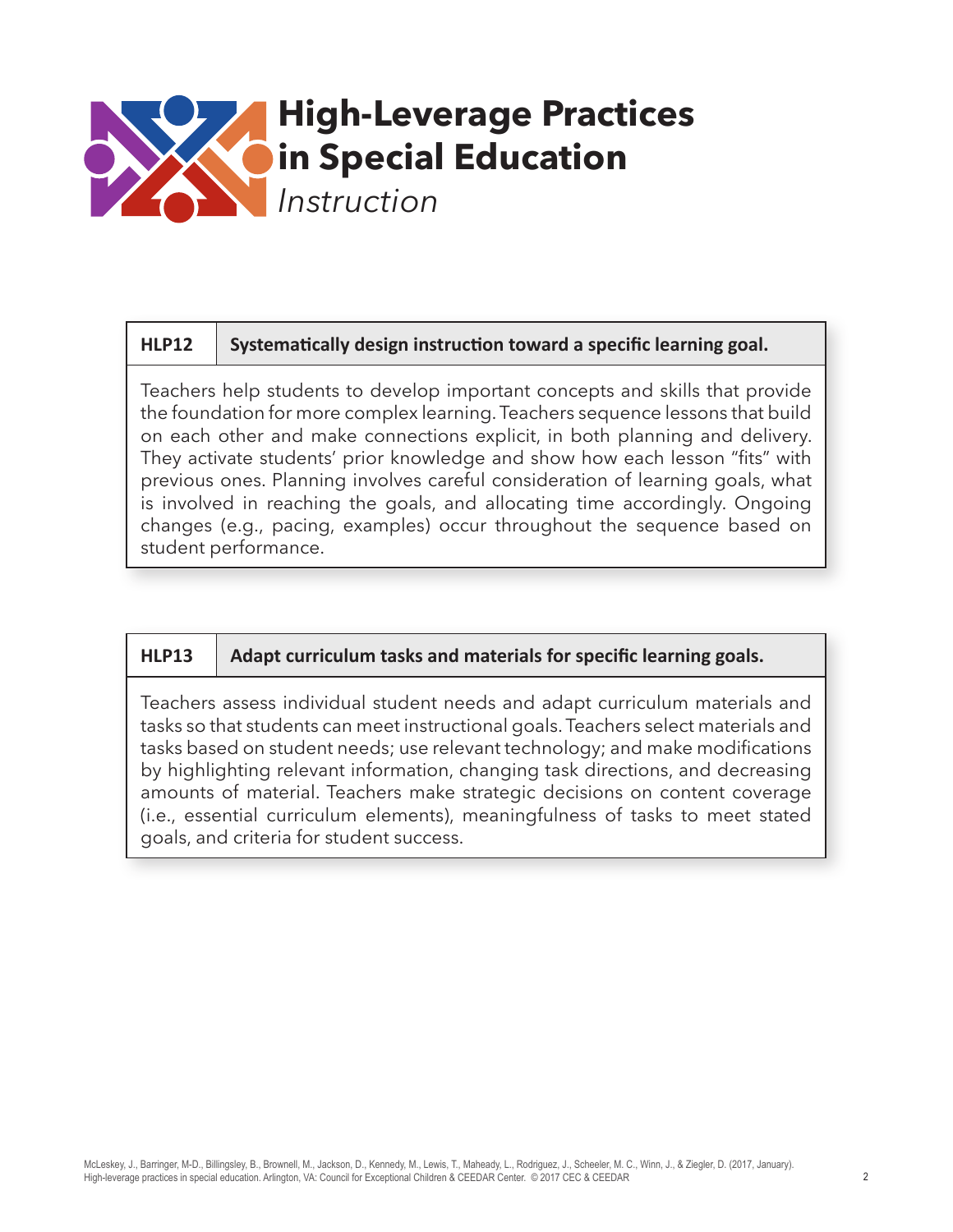

# **HLP14 Teach cognitive and metacognitive strategies to support learning and independence.**

Teachers explicitly teach cognitive and metacognitive processing strategies to support memory, attention, and self-regulation of learning. Learning involves not only understanding content but also using cognitive processes to solve problems, regulate attention, organize thoughts and materials, and monitor one's own thinking. Self-regulation and metacognitive strategy instruction is integrated into lessons on academic content through modeling and explicit instruction. Students learn to monitor and evaluate their performance in relation to explicit goals and make necessary adjustments to improve learning.

## **HLP15 Provide scaffolded supports.**

Scaffolded supports provide temporary assistance to students so they can successfully complete tasks that they cannot yet do independently and with a high rate of success. Teachers select powerful visual, verbal, and written supports; carefully calibrate them to students' performance and understanding in relation to learning tasks; use them flexibly; evaluate their effectiveness; and gradually remove them once they are no longer needed. Some supports are planned prior to lessons and some are provided responsively during instruction.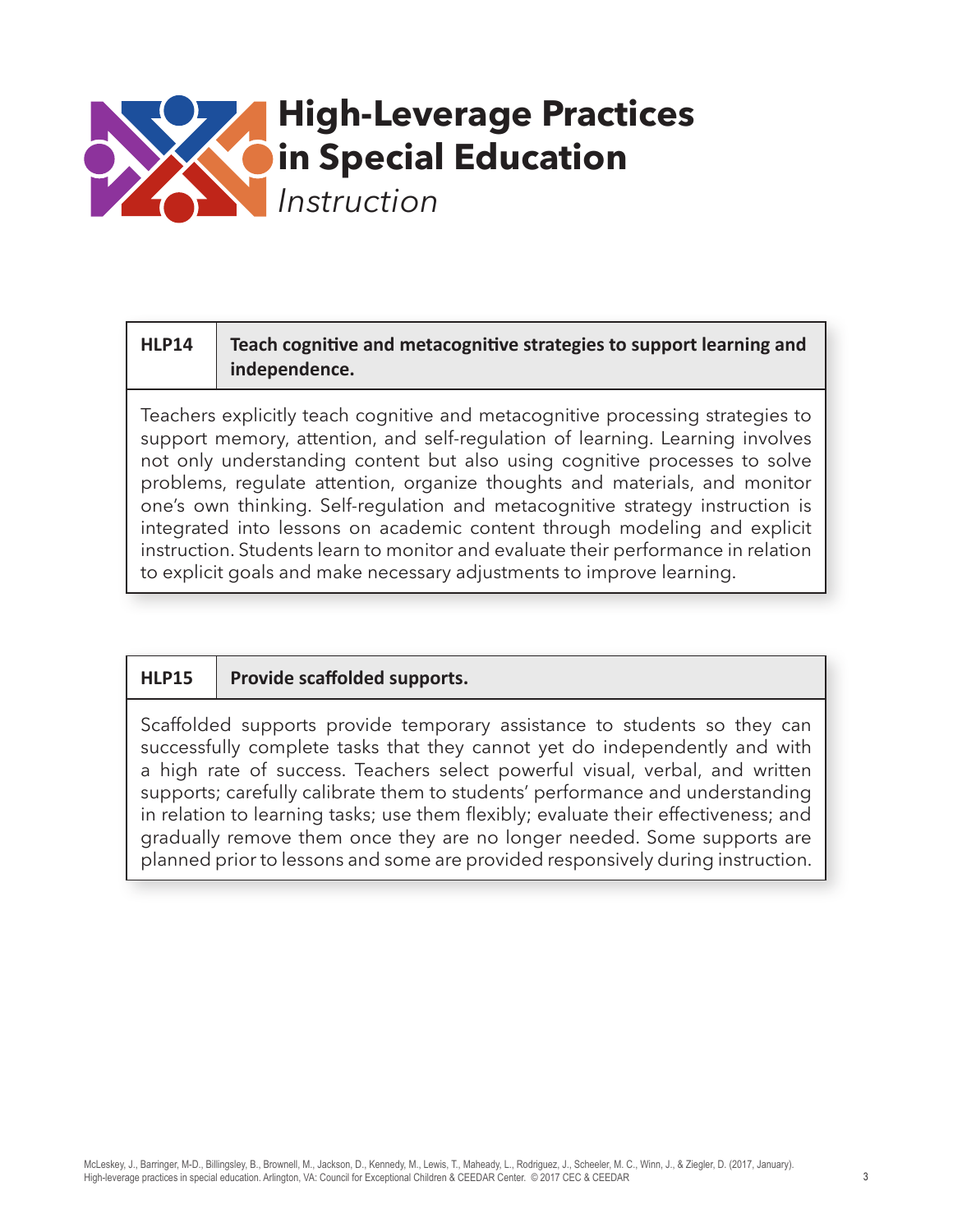

## **HLP16 Use explicit instruction.**

Teachers make content, skills, and concepts explicit by showing and telling students what to do or think while solving problems, enacting strategies, completing tasks, and classifying concepts. Teachers use explicit instruction when students are learning new material and complex concepts and skills. They strategically choose examples and non-examples and language to facilitate student understanding, anticipate common misconceptions, highlight essential content, and remove distracting information. They model and scaffold steps or processes needed to understand content and concepts, apply skills, and complete tasks successfully and independently.

## **HLP17 Use flexible grouping.**

Teachers assign students to homogeneous and heterogeneous groups based on explicit learning goals, monitor peer interactions, and provide positive and corrective feedback to support productive learning. Teachers use small learning groups to accommodate learning differences, promote in-depth academicrelated interactions, and teach students to work collaboratively. They choose tasks that require collaboration, issue directives that promote productive and autonomous group interactions, and embed strategies that maximize learning opportunities and equalize participation. Teachers promote simultaneous interactions, use procedures to hold students accountable for collective and individual learning, and monitor and sustain group performance through proximity and positive feedback.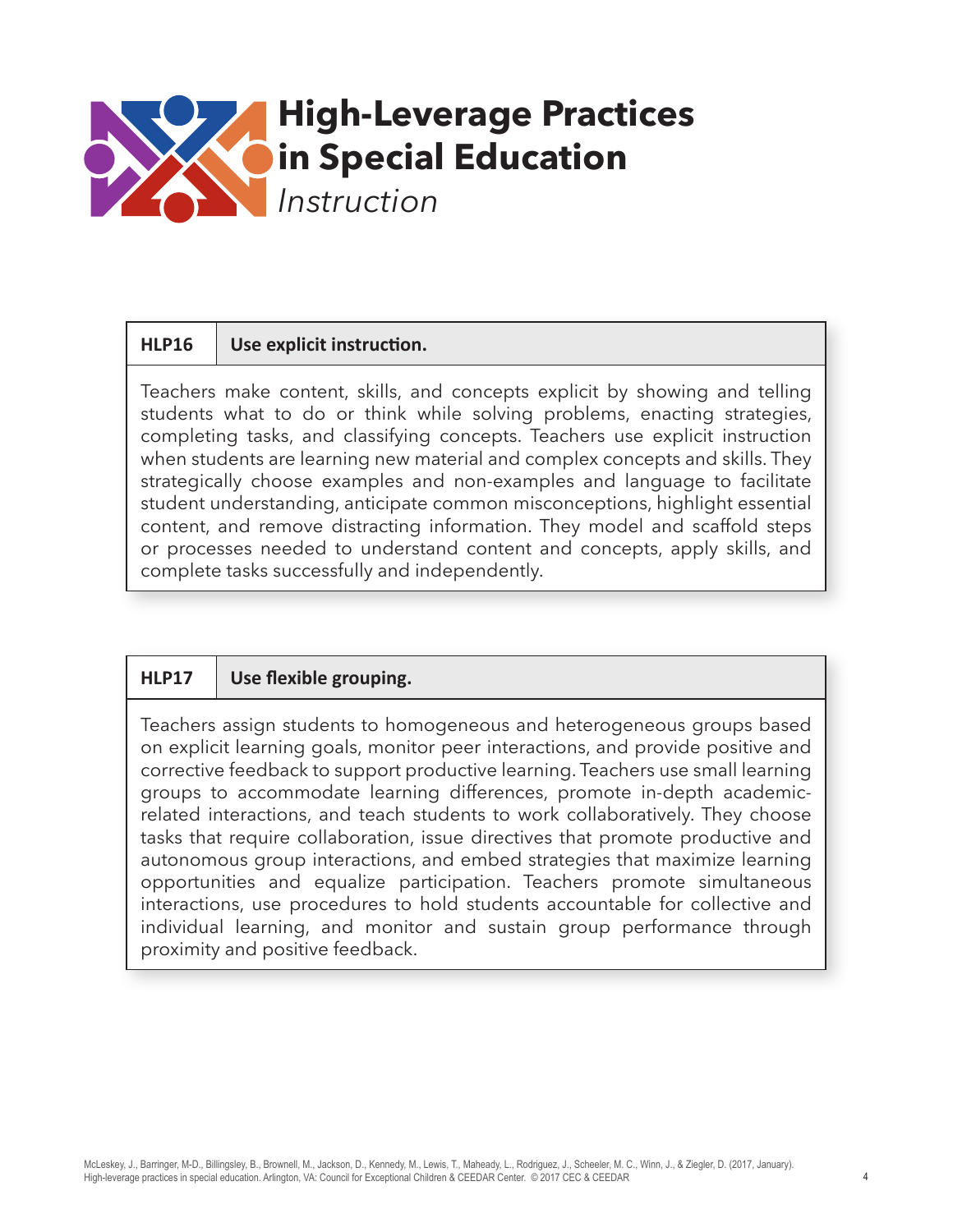

### **HLP18 Use strategies to promote active student engagement.**

Teachers use a variety of instructional strategies that result in active student responding. Active student engagement is critical to academic success. Teachers must initially build positive student–teacher relationships to foster engagement and motivate reluctant learners. They promote engagement by connecting learning to students' lives (e. g., knowing students' academic and cultural backgrounds) and using a variety of teacher-led (e.g., choral responding and response cards), peer-assisted (e. g., cooperative learning and peer tutoring), student-regulated (e.g., self-management), and technologysupported strategies shown empirically to increase student engagement. They monitor student engagement and provide positive and constructive feedback to sustain performance.

### **HLP19 Use assistive and instructional technologies.**

Teachers select and implement assistive and instructional technologies to support the needs of students with disabilities. They select and use augmentative and alternative communication devices and assistive and instructional technology products to promote student learning and independence. They evaluate new technology options given student needs; make informed instructional decisions grounded in evidence, professional wisdom, and students' IEP goals; and advocate for administrative support in technology implementation. Teachers use the universal design for learning (UDL) framework to select, design, implement, and evaluate important student outcomes.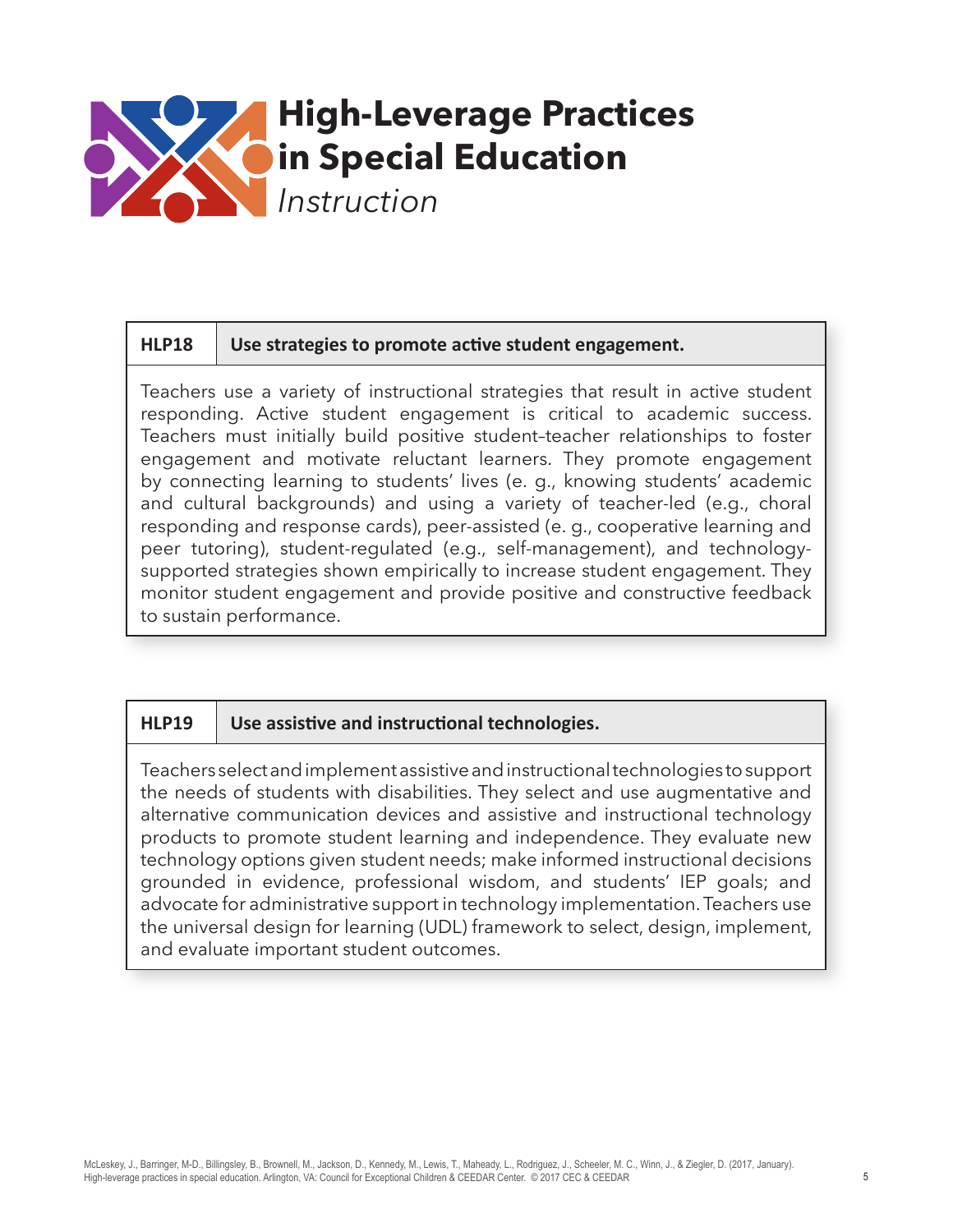

### **HLP20 Provide intensive instruction.**

Teachers match the intensity of instruction to the intensity of the student's learning and behavioral challenges. Intensive instruction involves working with students with similar needs on a small number of high priority, clearly defined skills or concepts critical to academic success. Teachers group students based on common learning needs; clearly define learning goals; and use systematic, explicit, and well-paced instruction. They frequently monitor students' progress and adjust their instruction accordingly. Within intensive instruction, students have many opportunities to respond and receive immediate, corrective feedback with teachers and peers to practice what they are learning.

## **HLP21 Teach students to maintain and generalize new learning across time and settings.**

Effective teachers use specific techniques to teach students to generalize and maintain newly acquired knowledge and skills. Using numerous examples in designing and delivering instruction requires students to apply what they have learned in other settings. Educators promote maintenance by systematically using schedules of reinforcement, providing frequent material reviews, and teaching skills that are reinforced by the natural environment beyond the classroom. Students learn to use new knowledge and skills in places and situations other than the original learning environment and maintain their use in the absence of ongoing instruction.